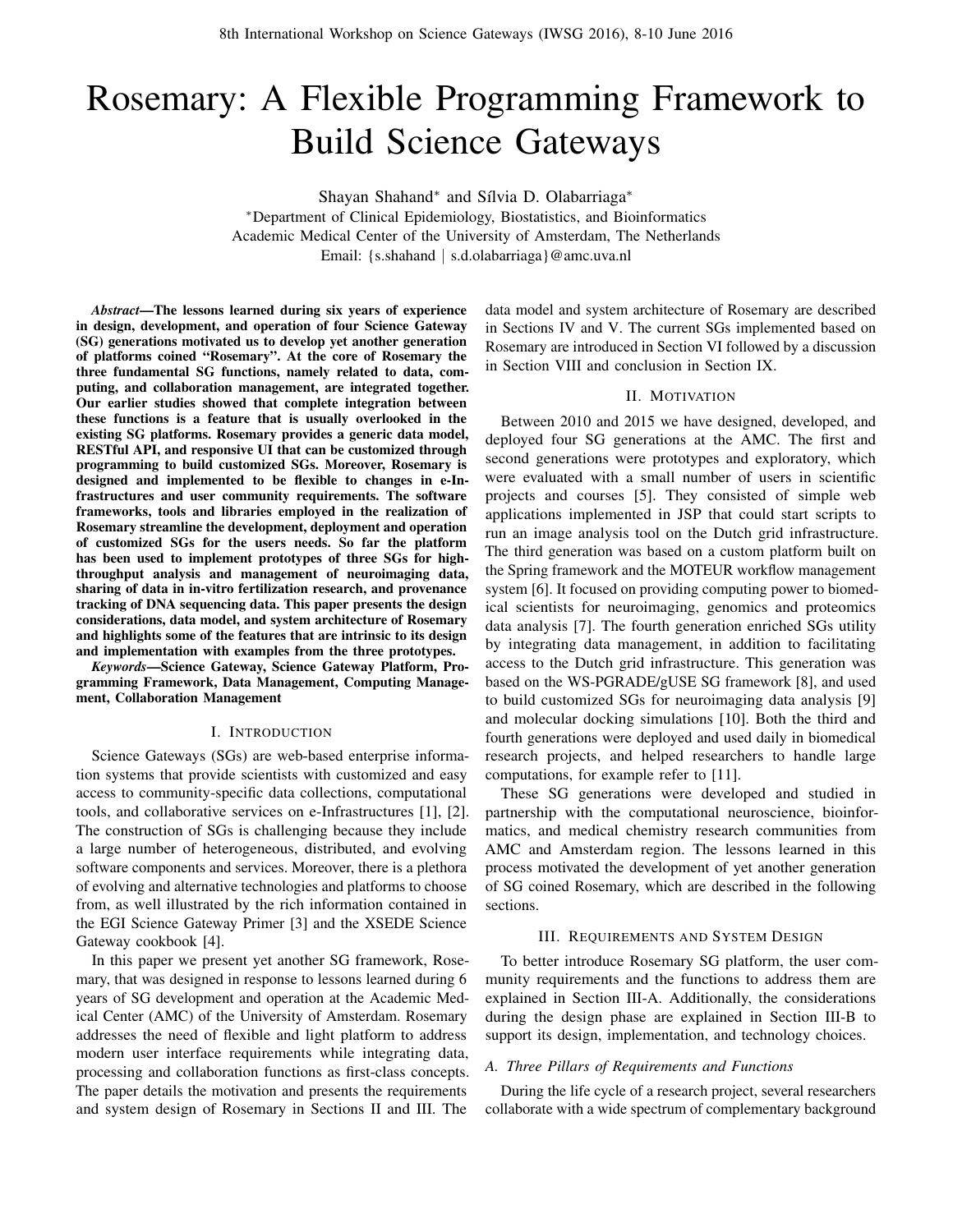and expertise, such as domain-specific science, statistics, data processing, and information technology. These collaborators take various roles along the project life cycle, such as data collector, data analyst, support, and principal investigator. Moreover, researchers perform several tasks in different phases of the research life cycle based on their roles. Finally, on top of all that, some characteristics may vary in each discipline, depending on local culture and research project setup. All these characteristics translate to an overwhelming and complex set of requirements for a science gateway that can efficiently and effectively support research activities.

In spite of all this diversity, in our research we identified three foundational groups of functional requirements at the core of any SG, namely related to data, computing, and collaboration. These are extensively described in [\[12\]](#page-7-11) and summarized below:

- Data-related requirements concern management of complex, distributed, and heterogeneous datasets on e-Infrastructures. Examples of data-related requirements include storing, annotating, searching, retrieving, replicating, and archiving datasets, as well as capturing metadata and provenance.
- Computing-related requirements concern management of complex, computationally demanding, distributed and coordinated data processing on e-Infrastructures. Examples of such requirements include negotiating resources, instantiating and setting up computer programs from application repositories, scheduling as well as managing the execution order and data flow between computer programs and handling failures.
- Collaboration-related requirements concern management of communications and interactions among scientists involved in a research project. Such collaborations entail, among others, definition of team membership; sharing or reusing data, computer programs, and resources; and exchanging information with reference to data and computing.

We experienced that it is easier to discover and see through the complex set of requirements of the research communities in the context of SGs when organizing them explicitly around data, computing, and collaboration requirements. For example, we started in the first generation motivated by the need for highthroughput computing. It was only when we deployed the third SG generation, which addressed the most prominent computingrelated requirements, that the scientists and ourselves understood that there was a second dimension to consider, namely the data-related requirements. Likewise, when the data-related requirements were better addressed in the fourth generation, the need for more sophisticated collaboration mechanisms became evident, motivating for a fifth SG generation.

Furthermore, we found that all of the three functional requirement groups should be considered in the design. The SG should integrate data, computing, and collaboration resources seamlessly. Failing to integrate any of these resources will result in a SG that is not effective and will find limited use. A highlevel illustration of SGs is depicted in [Figure 1,](#page-1-1) where the SG

functions related to these three functional requirement groups are shown by columns that are rooted on data, computation and collaboration. The rows represent the e-Infrastructure resources and the integration and enrichment layer implemented by the SG. Integration functions cross-cut and manage the complex relations and interplay among data, computing, and community management functions. These functions for example capture of data and process provenance, coordination of computation and data-related tasks, security, monitoring, notification, discussion among users, analytics of domain data and SG activity, and billing management. The detailed explanation of these functions and a comparison of some of the well-known SGs based on their provided functions can be found in [\[12\]](#page-7-11).

It is also worth noting that SG design should be flexible enough to accommodate potential changes in the e-Infrastructure resources and in the three functional requirement groups due to expected evolution of research practices.



<span id="page-1-1"></span>Figure 1. High-level illustration of SGs. Data, computation, and collaboration functions provided by e-Infrastructure resources are integrated together and enriched by SGs. Integrated functions cross-cut and manage the complex relations and interplay among data, computing, and community management functions. These functions can be further categorized into more specific groups as discussed in [\[12\]](#page-7-11).

The design of Rosemary considers all the three functional requirement groups. It provides a metadata-rich abstract integration layer in which data, computing, and collaboration management functions are integrated together at its core. The rich metadata and integration level provided by Rosemary foster its capabilities to supply data provenance, increase automation, and unlock advanced features such as full search, user guidance, and data mash-up. Moreover, its implementation aims to ensure flexibility to accommodate changing requirements and e-Infrastructures.

# <span id="page-1-0"></span>*B. Software Design Considerations*

In general, there are two approaches to develop Science Gateways: *a)* to customize existing SGs or *b)* to develop from scratch, for example based on web application frameworks or Content Management Systems (CMS) [\[3\]](#page-7-2), [\[13\]](#page-7-12). Customizing the existing SGs enables utilization of already provided SG functions such as integration and management of computing resources, which reduces development time. However, this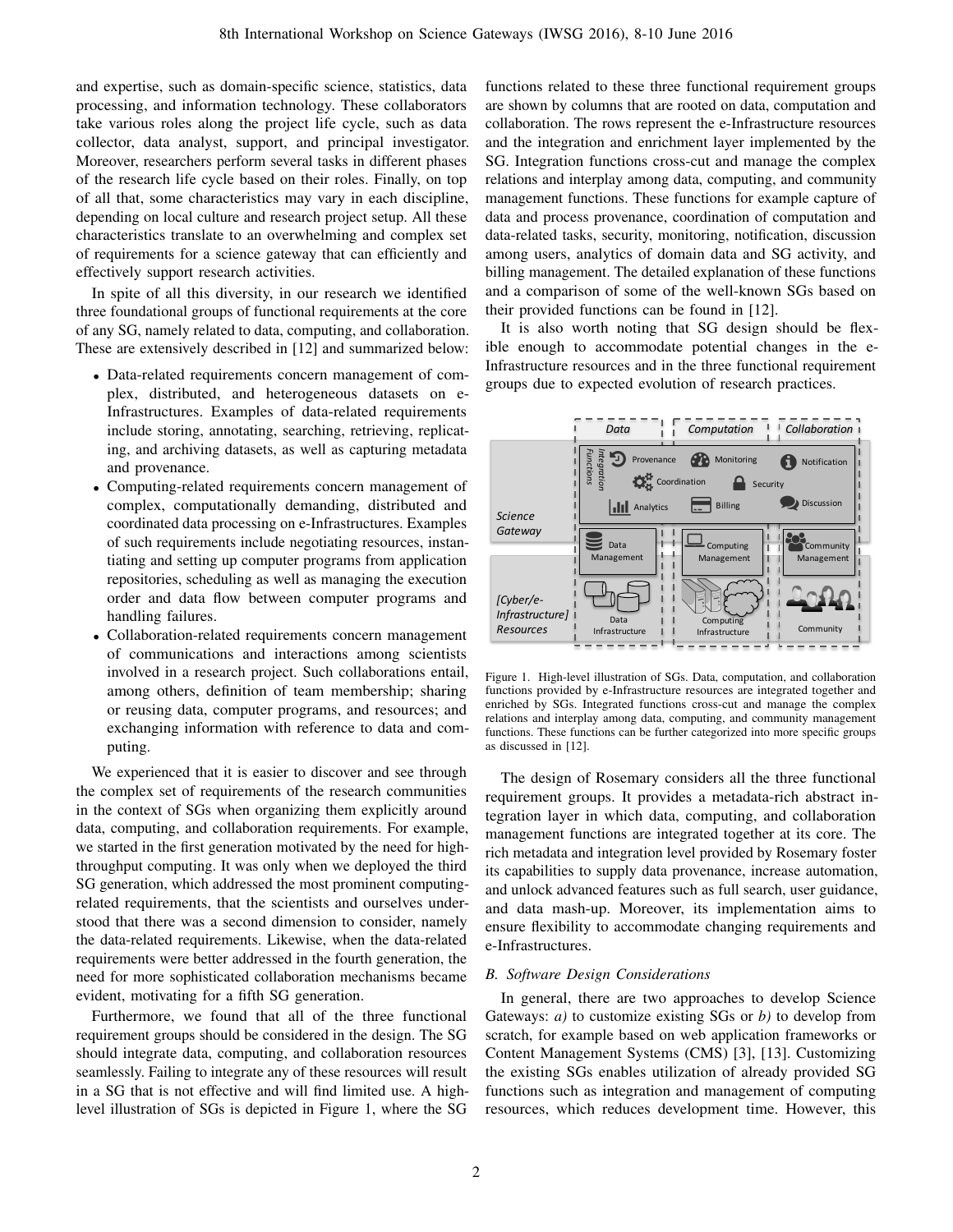approach also confines the developers to a certain software stack and SG functions, which implies understanding the architecture and details of the existing SG before being able to customize it or add new functions. For example, take the case of the Distributed Research Infrastructure for Hydro-Meteorology project (DRIHM) science gateway, where they report that building a SG based on a sophisticated modular and extensible SG framework was not smooth because of the amount of necessary modifications to address the user requirements, being confined in a certain software stack, and lack of integration between main entities [\[14\]](#page-7-13). In contrast to this approach, developing SGs from scratch gives the developers full control over the software stack and SG functions, but it increases the development time. However, even then it is possible to integrate with existing software components, for example from other SG frameworks, when these are decoupled and provide a clear abstraction layer. It is therefore important to choose the approach that suits best the requirements based on available resources and expertise.

Our third SG generation was developed from scratch based on the Spring framework [\[7\]](#page-7-6), while in the fourth generation we customized the WS-PGRADE/gUSE SG framework [\[8\]](#page-7-7) to develop our specific SGs [\[9\]](#page-7-8), [\[10\]](#page-7-9). In the fifth generation, Rosemary, we opted for developing it from scratch based on the Play framework to be able to have full control over the implementation of the new SG data model (see [Section IV\)](#page-2-0) and its software stack. Note that we only implemented an "integration layer" from scratch that integrates data, computing, and collaboration functions seamlessly. Base on our previous analysis in [\[9\]](#page-7-8), this level of integration is not offered by existing SG frameworks, as explained in [Section VII.](#page-5-1)

In summary, the following items were the key features considered in the design and implementation of Rosemary:

- Fully integrate the three pillars of SG and provide functions for data, computing, and collaboration management.
- Maximize utilization of existing services and software components.
- Maximize flexibility for accommodating changes in e-Infrastructures and user community requirements.
- Minimize changes when customizing the SG for various disciplines.
- Streamline software development, deployment, and operation.
- Provide an easy-to-use and ubiquitous user interface (UI).

These features have various consequences on the design and implementation of Rosemary. The most prominent consequences are the effect on the data model and its implementation, utilization of a Service Oriented Architecture (SOA) and microservices, and use of modern software platforms and tools.

The new data model was essential to take into account all the three functional requirements and to integrate them all into the SG. When designing the new data model we also aimed at maximizing flexibility and generality so that it can cope with the changes and can be customized to address various requirements of different research disciplines. More details are presented in [Section IV.](#page-2-0)

Although we opted for developing Rosemary SG framework from scratch, we didn't (still don't) intend to repeat ourselves and others [\[15\]](#page-7-14). It was our goal to maximize reusing code and software components developed for the previous generation of our SGs and by others. Therefore we used a SOA through microservices and wrapped and packaged (existing) software components into independent services. More details are presented in [Section V.](#page-3-0)

In our previous SG generations a big portion of development time was spent on integration tests. Moreover, operation of those SGs turned out to be challenging because of the complexity of the system. We aimed at mitigating these challenges by utilizing modern web application frameworks (Play Framework for the back-end and AngularJS for the frontend) and compartmentalizing system components (using Docker and Ansible). Rapid development is facilitated by utilization of high-level programming languages (Scala, CoffeeScript) and the availability and richness of tools and libraries (Bootstrap, SBT, Gulp, Bower, Apache Lucene, Akka). These modern software platforms and libraries also enabled us to provide a Rich Internet Application (RIA) and responsive UI that can be used from various devices with various dimensions. More details are presented in [Section V.](#page-3-0)

# IV. BASIC CONCEPTS: DATA MODEL

<span id="page-2-0"></span>The basic concepts of the data model are explained through the three pillars (see [Section](#page-0-2) III-A) and the integration layer between them. The simplified Entity Relationship (ER) diagram is depicted in [Figure 2,](#page-3-1) where the most relevant attributes that are explained in this paper are highlighted. Note that all entities have a set of <key, value, unit> attribute attached to them to store metadata.

# *A. Data Management*

Datum entity holds the domain data and metadata. Datum objects can form a hierarchical structure by declaring other objects as their children. One Datum object can be declared as child of multiple Datum objects. This relationship is used to capture the notion of association and derivatives, for example, multiple samples that belong to a subject or a 3D model that is reconstructed from multiple brain scans.

# *B. Computing Management*

Recipe entity captures what can be done with data and is meant to store data processing functions. Examples of Recipe objects are program (or workflow) descriptions or simply a document that describes how one sort of Datum can be derived from another one. Recipe objects may also have a set of input abstract ports that describe the inputs expected from users. A Recipe object may have a program description attached to it, and in that case, it also includes *a)* the abstract input and output ports as expected and generated by that program; and *b)* a transformer that specifies how user inputs could be validated and transformed into program inputs, and how program outputs should be interpreted and transformed by the system to Datum objects.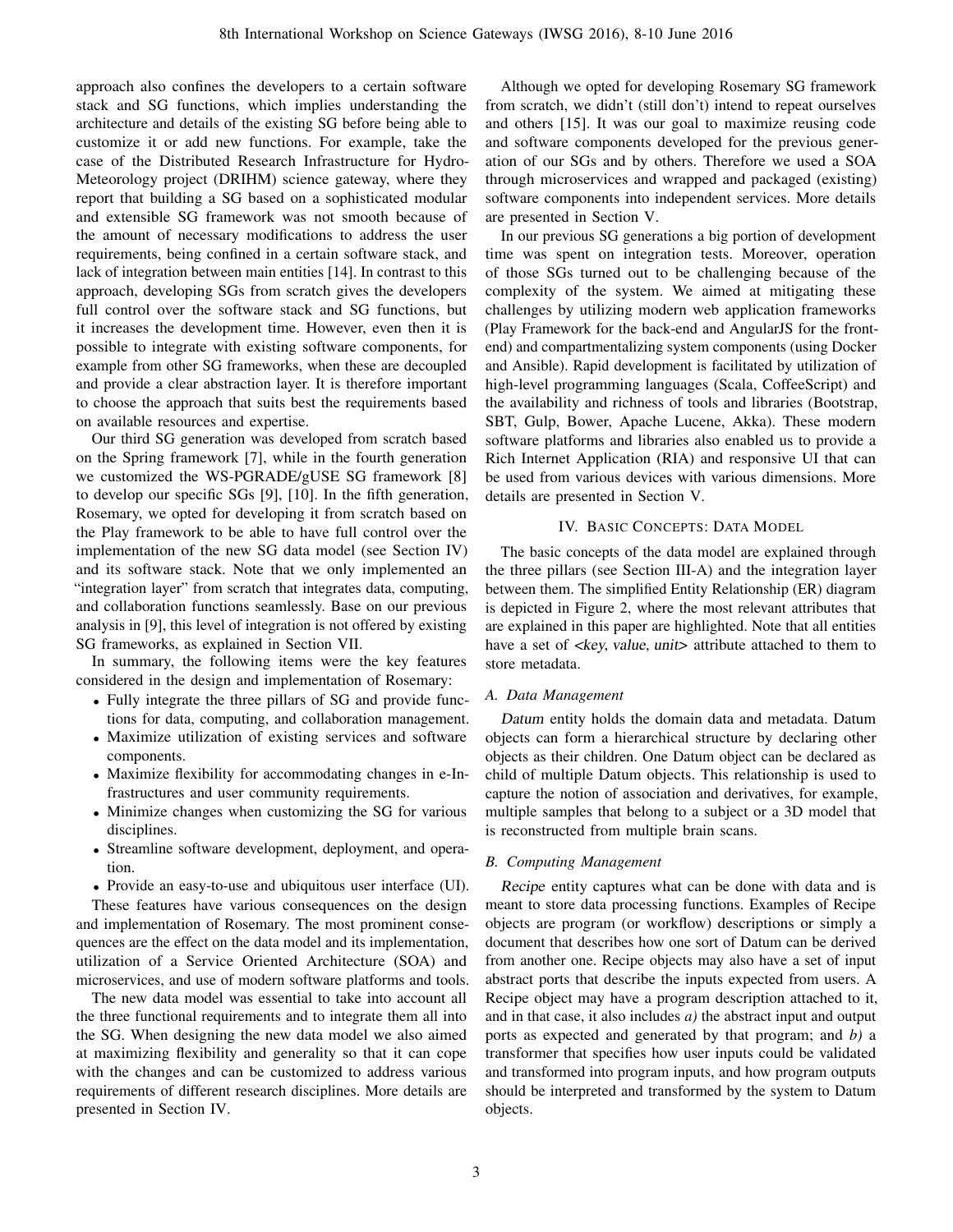

<span id="page-3-1"></span>Figure 2. Simplified ER diagram with highlighted attributes. All entities have a set of <key, value, unit> attribute to store metadata. Tag entity is located at the heart of the data model and is one of the key factors that make the data model flexible and customizable.

Processing entity captures the actual application of Recipe(s) on data. A Processing object has one or multiple Datum as inputs and outputs, a set of status, and one or multiple Recipes to specify which data processing functions have been used. Examples of Processing objects are program (or workflow) executions or a user action such as manual file edit. Processing objects can form a hierarchical structure to group them together and capture multiple levels of abstraction. For example, the Datum selected by the user in the SG as the input of one Processing can be (automatically) transformed based on the domain information into multiple files that will be used in multiple processings organized into a group.

## *C. Collaboration Management*

User entity captures user information such as their name, email address, and preferences.

Thread entity stores an array of messages (see Tags in [Section](#page-3-2) IV-D) to capture the communication between users around a specific topic involving SG activity. For example, users can discuss the outputs of a certain data processing or receive a domain or system expert opinion for troubleshooting a data processing.

Notification entity holds the information about a system event or a user action, for example, when a Processing has been completed, or a message has arrived on a Thread.

## <span id="page-3-2"></span>*D. Integration of the Three Pillars*

Integration between the three pillars is managed by two entities, Tag and Resource, and the relationships between these entities and the rest of the entities.

Tag entity is located at the heart of the data model and is one of the key factors that make the data model flexible and customizable. Tags are used to annotate objects to create groups and deliver functions such as filtering, access control, and communication. Access to Tags is controlled by defining their owner and members. Examples of the usage of Tags include:

- Create *workspaces* in which users collaborate with each other. The access to Datum, Recipe, Processing, Resource, Thread, and Notification objects is controlled through the access control of the workspace tags. This means that when an object is annotated with a workspace Tag it would become accessible to anybody that has access to that Tag. Workspace-specific information, such as community credentials for resources, can also be stored in these Tags.
- Annotate Datum or Processing objects with a category name that can be used for filtering during search. Tag labels are used to customize the SGs for specific domains.
- Group together or filter some Datum or Processing objects based on user-defined Tags.
- Annotate Datum and Processing objects with messages and form a discussion around them. A message in a communication Thread is indeed a Tag.

Resource entity stores the information about various data resources or computing platforms. Datum entities are originated from, and have replicas on, data Resources. Recipes can also have replicas on data Resources, i.e., to specify the location of program binaries or Recipe descriptions. Additionally, Recipes can be eligible to be executed on a certain computing platform. Regarding credentials to access Resources, users could also have their own personal credential in addition to community credentials.

## <span id="page-3-0"></span>V. SYSTEM ARCHITECTURE AND IMPLEMENTATION

System Architecture of Rosemary is depicted in [Figure 3.](#page-4-1) It consists of three layers: front-end, back-end and the resource layer provided by the e-Infrastructures.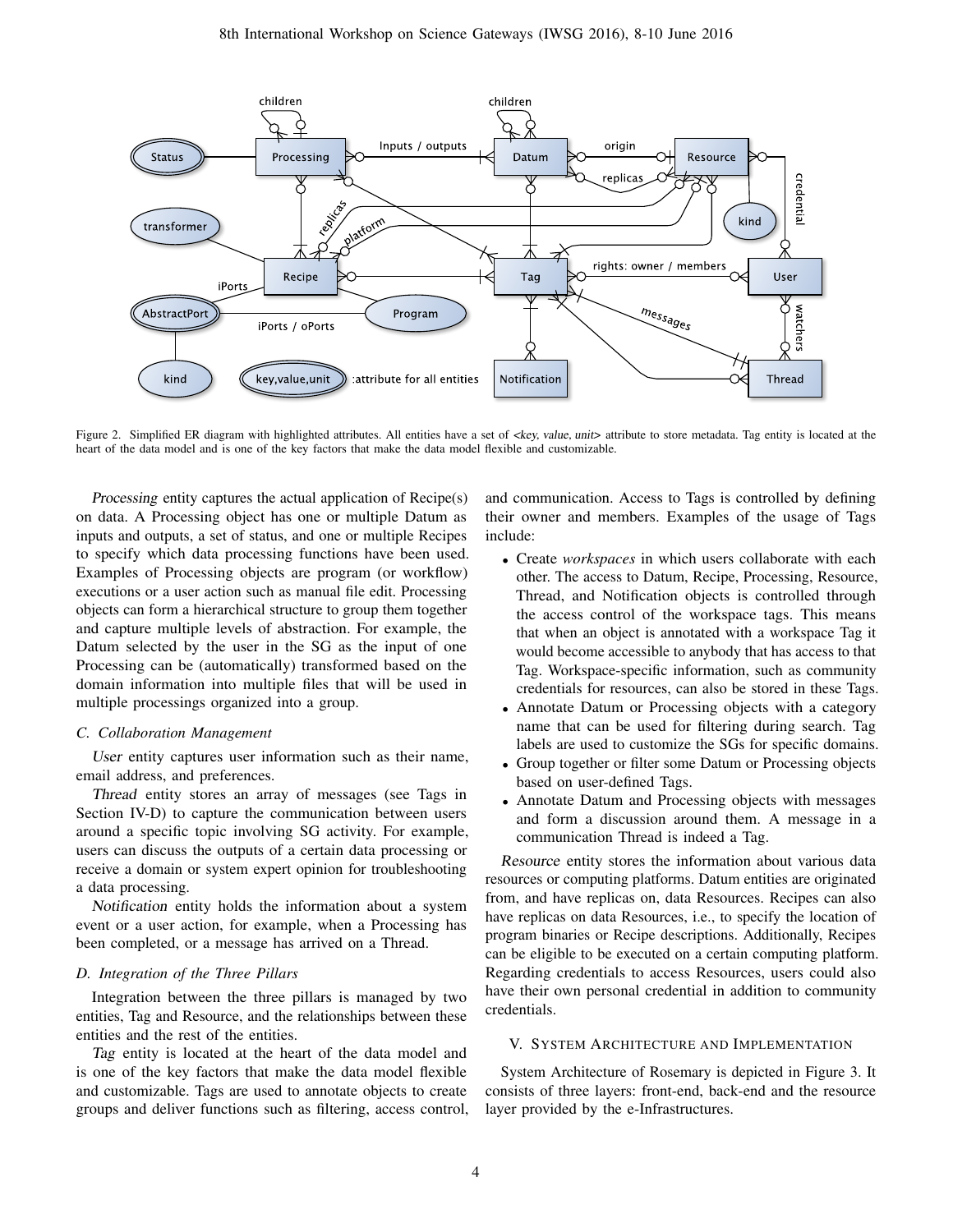

<span id="page-4-1"></span>Figure 3. Rosemary system architecture showing Front-end, Back-end, and e-Infrastructure layers The back-end provides a secure RESTful API to integrate, enrich, and manage data, computing, and collaboration functions provided by e-Infrastructure resources.

The front-end uses the back-end RESTful API to provide data, computing, and collaboration management functions to users. The UI is made responsive to the screen dimension through the Twitter Bootstrap<sup>[1](#page-4-2)</sup> front-end framework. The frontend has been implemented based on the Google Angular $JS^2$  $JS^2$ web application framework to deliver a single-page RIA. The front-end controllers are implemented using the CoffeeScript<sup>[3](#page-4-4)</sup> programming language that enhances JavaScript's readability and conciseness. All these frameworks and high-level programming languages improved the development and test cycles and therefore enhanced front-end stability.

The back-end provides a secure RESTful API to integrate, enrich, and manage data, computation and collaboration functions provided by the e-Infrastructure resources. It is implemented based on the Play web application framework<sup>[4](#page-4-5)</sup> and coded in the Scala<sup>[5](#page-4-6)</sup> functional and object-oriented programming language. The SG information is stored in Mongo $DB^6$  $DB^6$ , a document-oriented database that offers the required flexibility and scalability. The information about Datum and Processing objects, including their metadata and annotating Tags, is indexed and searched upon using Apache Lucene<sup>[7](#page-4-8)</sup> search engine. The back-end also includes a *Data Source Manager (DSM)* that provides an abstraction layer over management

<span id="page-4-2"></span><sup>1</sup><http://getbootstrap.com/>

- <span id="page-4-4"></span><sup>3</sup><http://coffeescript.org/>
- <span id="page-4-5"></span><sup>4</sup><https://www.playframework.com/>
- <span id="page-4-6"></span><sup>5</sup><http://www.scala-lang.org/>
- <span id="page-4-7"></span><sup>6</sup><https://www.mongodb.com/>

of data and metadata that is stored on various data sources such as iRODS<sup>[8](#page-4-9)</sup>, XNAT<sup>[9](#page-4-10)</sup>, and WebDAV<sup>[10](#page-4-11)</sup>. The DSM utilizes the API of the e-Infrastructure data sources to provide the functionality to import data and metadata into the SG. Similarly, it provides export and replication functions to those data sources. Another important component of the back-end is the *Processing Manager (PM)* [\[16\]](#page-7-15), which provides a RESTful API and an abstraction layer over the computation management functions on computing platforms. The PM potentially handles simple jobs and workflows depending on the underlying middleware or service used through its plug-ins. Currently, the PM uses Distributed Infrastructure with Remote Agent Control (DIRAC [\[17\]](#page-7-16)) Interware to interface with various computing platforms such as Grid, Cloud, and Cluster. DIARC utilizes the API of the e-Infrastructure computing platforms to run, manage, and monitor computations on them. The PM also stages input and output data and application to/from the computing platforms using a simple data plug-in. Compared to the version described in [\[16\]](#page-7-15), the PM included in Rosemary has been reimplemented in Scala based on the Akka toolkit $11$ and RabbitMQ<sup>[12](#page-4-13)</sup> message broker to enhance its scalability and transparency for troubleshooting.

The development of Rosemary is streamlined by the ecosystem of tools including  $SBT^{13}$  $SBT^{13}$  $SBT^{13}$ ,  $Gulp^{14}$  $Gulp^{14}$  $Gulp^{14}$ , and  $Bower^{15}$  $Bower^{15}$  $Bower^{15}$  to manage library dependencies and automate system builds. The Play framework in particular makes it easy to hot redeploy the SG and test its functionality during development. Deployment is streamlined by encapsulating various parts of the system, i.e., MongoDB, Processing Manager, Back-end and Front-end, in separate Docker<sup>[16](#page-4-17)</sup> containers and configuring those containers using Ansible<sup>[17](#page-4-18)</sup> configuration management platform.

#### VI. CURRENT IMPLEMENTATION OF GATEWAYS

<span id="page-4-0"></span>The common functions provided by Rosemary SG platform include:

- Create and manage workspaces in which users collaborate in data analysis tasks. Workspaces bring a collection of data, recipes (applications), processings, communication threads, notifications, users, and community resources and their credentials together.
- Authenticate to various external data and computing resources using the available community or user credentials.
- Import data and metadata from external data sources into a workspace so that it can be managed or processed through the SG.
- Configure available applications and submit and manage data processings to computing platforms. Necessary steps

## <span id="page-4-9"></span><sup>8</sup><https://irods.org/>

- <span id="page-4-10"></span><sup>9</sup><http://www.xnat.org/>
- <span id="page-4-11"></span><sup>10</sup><https://en.wikipedia.org/wiki/WebDAV>
- <span id="page-4-12"></span><sup>11</sup><http://akka.io/>
- <span id="page-4-13"></span><sup>12</sup><https://www.rabbitmq.com/>
- <span id="page-4-14"></span><sup>13</sup><http://www.scala-sbt.org/>
- <span id="page-4-15"></span><sup>14</sup><http://gulpjs.com/>
- <span id="page-4-16"></span><sup>15</sup><http://bower.io/>
- <span id="page-4-17"></span><sup>16</sup><http://www.docker.com/>
- <span id="page-4-18"></span><sup>17</sup><https://www.ansible.com/>

<span id="page-4-3"></span><sup>2</sup><https://www.angularjs.org/>

<span id="page-4-8"></span><sup>7</sup><https://lucene.apache.org/>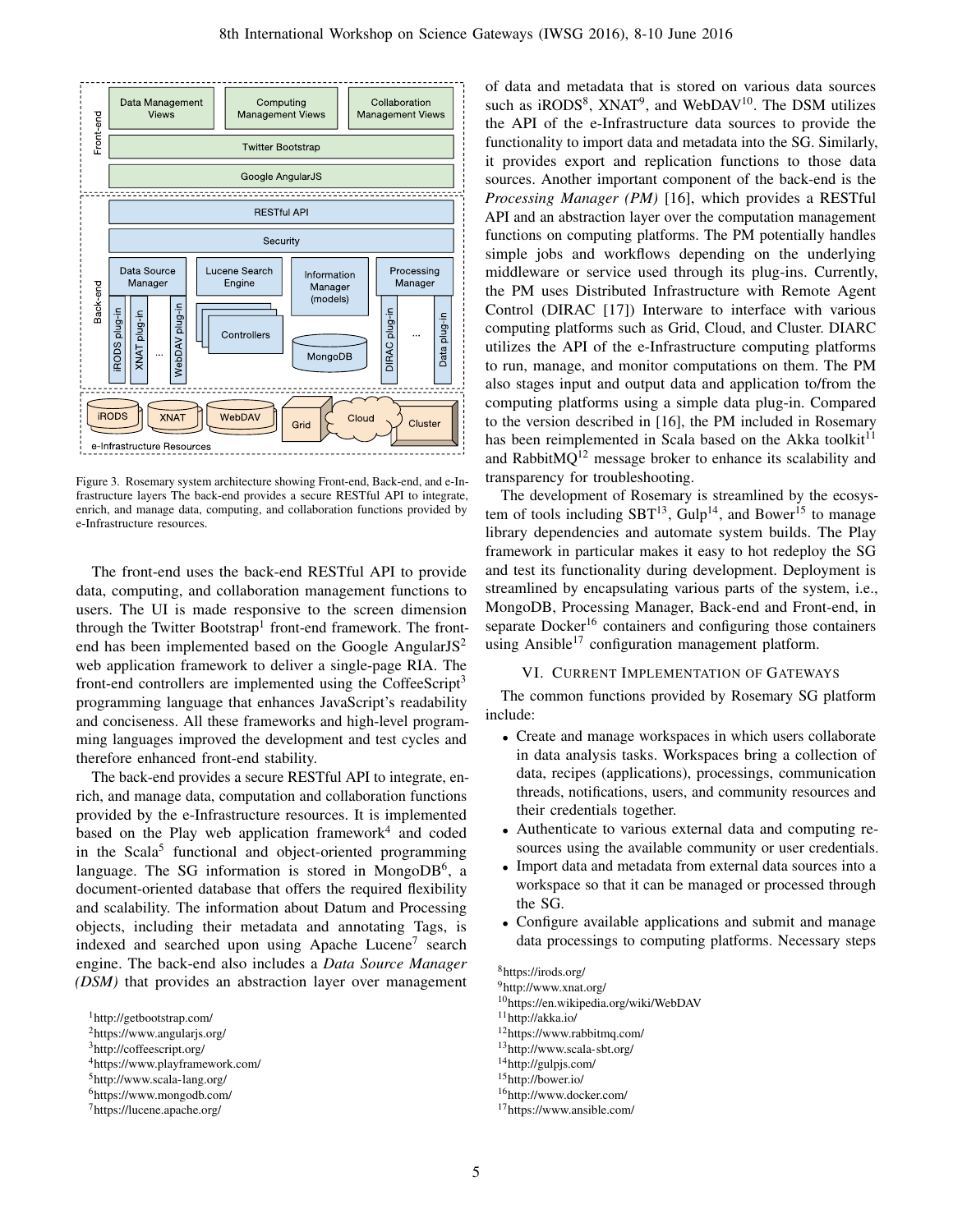for data processing, such as application and data staging and cleanup, are performed automatically by the SG.

- Search and filter data and processings based on metadata and annotated tags such as category or user-defined tags.
- Communicate with other users with reference to data and processings.
- Receive notifications of system events and user actions.
- Investigate provenance information to establish trust and troubleshoot problems.
- Export data and metadata to an external data source, for example for data preservation or archival.

So far, three community-specific SG prototypes have been implemented based on the Rosemary platform:

- The Neuroscience gateway provides complex and multisite neuroscience data management, computing management on Grid computing resources, and collaboration management among scientists. See example of UI on [Figure 4.](#page-6-1)
- The In Vitro Fertilization (IVF) gateway provides complex multi-site IVF data sharing management, specifically to follow a workflow that involves authorization from multiple centers for each requested dataset.
- The Genomics gateway provides wet-lab and dry-lab sequencing data management with detailed provenance tracking, as well as collaboration management among scientists.

#### VII. RELATED WORK

<span id="page-5-1"></span>A detailed analysis of science gateway software frameworks has been presented in our recent work [\[9\]](#page-7-8). From an analysis of literature published after 2011, 11 frameworks have been selected for analysis: Apache Airavata [\[18\]](#page-7-17), Catania SG framework [\[19\]](#page-7-18), Distributed Application Runtime Environment (DARE) [\[20\]](#page-7-19), Globus [Online] [\[21\]](#page-7-20), HUBzero + Pegasus [\[22\]](#page-7-21), ICAT Job Portal [\[23\]](#page-7-22), InSilicoLab [\[24\]](#page-7-23), iPlant [\[25\]](#page-7-24), NEWT Platform [\[26\]](#page-7-25), SINAPAD SG [\[13\]](#page-7-12), and WS-PGRADE/gUSE [\[8\]](#page-7-7). Note that this is a subset of the large number of existing tools and systems that potentially could be used in software ecosystem of a SG. From that analysis, we concluded that most of these frameworks do not include software for all the proposed functional groups, such as we attempted to provide with the development of the new Rosemary SG platform. See more details in [\[9\]](#page-7-8).

Here we build upon this previous work to compare Rosemary to existing systems. Only the information available in the scientific publications was considered, therefore some degree of inaccuracy is possible in the summary presented below.

Delivery functions for humans and programs are implemented in Rosemary as the responsive front-end and the RESTful API provided by the back-end. These are also found in all of the frameworks, with the exception of Apache Airavata and NEWT, which do not implement user interfaces.

Coordination functions are also present in all of the frameworks, with the exception of ICAT and NEWT. Some frameworks integrate advanced workflow management systems

such as Pegasus [\[27\]](#page-7-26) and WS-PGRADE/gUSE [\[8\]](#page-7-7), while others are based on pilot job abstractions (e.g., DARE and inSilicoLab). In Rosemary coordination functions are realized through the Processing Manager, which includes data and DIRAC plug-ins for data staging, program instantiation, pilot job abstractions, and simple workflows.

Security functions are implemented by all of the frameworks at various levels of sophistication. For example, the Catania SG and iPlant use Shibboleth<sup>[18](#page-5-2)</sup> for single sign-on, whereas DARE uses standard security mechanisms from SAGA<sup>[19](#page-5-3)</sup>. In Rosemary security is still primitive at the moment, being implemented through internal credential management components and tokenbased authentication.

Monitoring functions are also present in all of the frameworks to some extent. The Catania Portal and NEWT platform, for example, provide system, resource and job monitoring and accounting functions. Rosemary implements monitoring functions not only for computation, but also for data transfers and collaboration, which are all delivered to the users through a notification system.

Provenance functions are present in only a few frameworks. The best example is Pegasus, which keeps track of executed software, data locations and execution parameters. In Rosemary special attention has been given to provenance functions. PM in particular captures and stores the provenance information about data processing in the PROV standard<sup>[20](#page-5-4)</sup>. Additional information about the sources of data and their replicas is captured in the Rosemary Data Model.

Functions for Data and Computing management are found in all the studied frameworks, with the exception of Globus Online (no computation) and DARE (no data). Typically the frameworks exploit existing middleware and standardized abstractions, such as SAGA (e.g., Catania SG, DARE) and BES (e.g., WS-PGRADE/gUSE) for data and computing management. In Rosemary, the Processing Manager and the Data Source Manager play an important role as abstraction layer to the resources, where plug-ins can be developed to interface with nearly any required resource. It however does not adopt any standard.

Finally, Community management functions are present in most frameworks, normally in simple form such as group and role management. We believe that this is the aspect that most differentiates Rosemary from other frameworks, since it has integrated the community management functions with the data and processing management functions at its core, which is demonstrated by features such as workspaces and communication threads.

#### VIII. DISCUSSION

<span id="page-5-0"></span>Rosemary is a SG framework that needs to be customized for a particular user community by programming and possibly by adding new functions to it. Therefore it requires understanding different parts of the system, as well as being able to

<span id="page-5-2"></span><sup>18</sup><http://shibboleth.net/>

<span id="page-5-3"></span><sup>19</sup><http://saga-project.org>

<span id="page-5-4"></span><sup>20</sup><https://www.w3.org/TR/prov-overview/>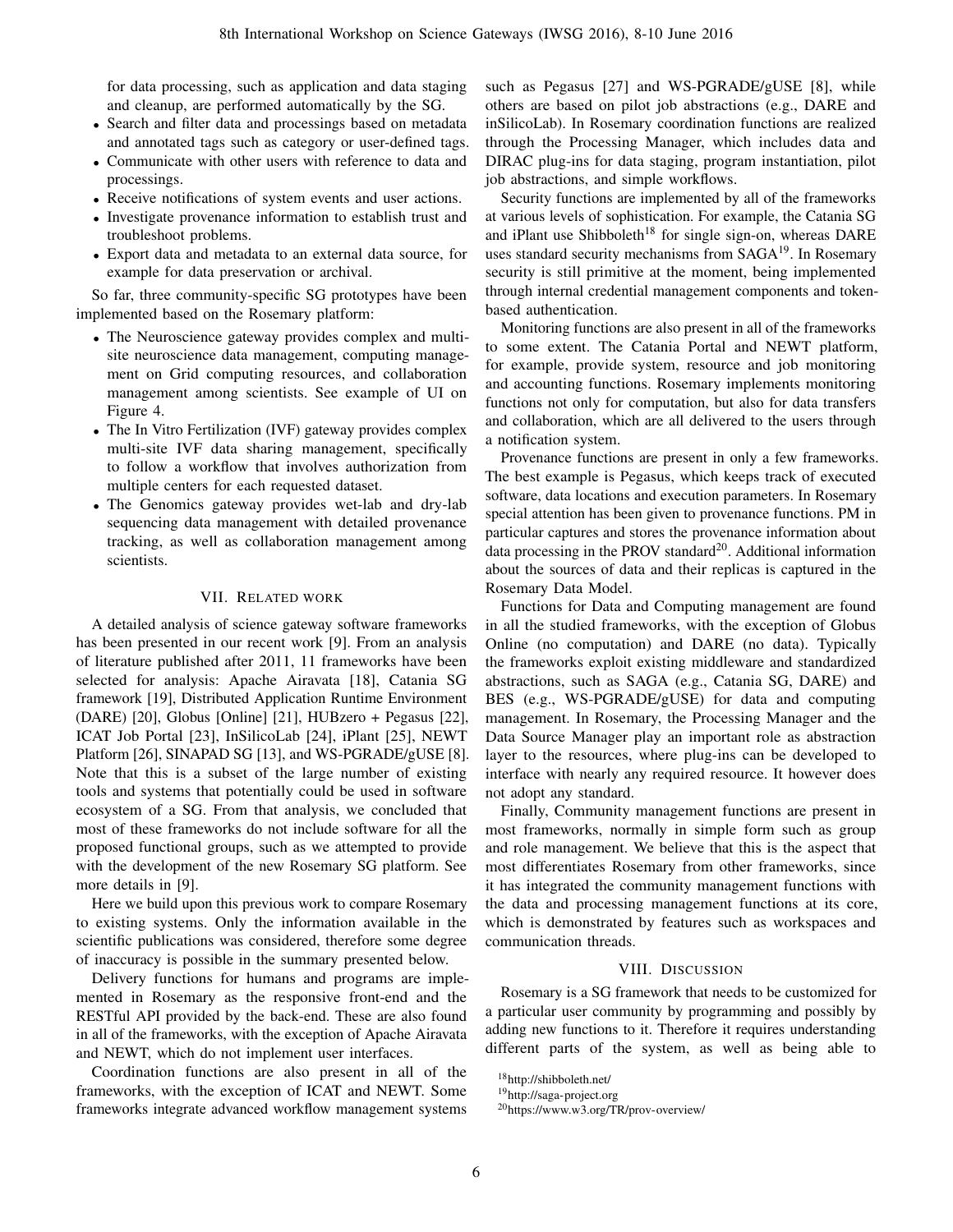

<span id="page-6-1"></span>Figure 4. Screenshot of the Neuroscience gateway prototype. *(a)* Shows a desktop GUI that contains notifications (right), filters for data types (left), working area (center) with search interface and basket with selected items. *(b)* shows a mobile GUI with a processing group information (top) and its corresponding processings (bottom).

program in Scala or Java. Our experience with the three SG implementations based on Rosemary showed that the generic data model and platform implementation, the highlevel programming languages, and the employed software development ecosystem facilitate adding or customizing functions quickly. The Neuroscience gateway was the initial usecase by which Rosemary platform was implemented. Based on that, the IVF gateway was implemented in one month by a programmer that was not familiar with the platform. Finally, the Genomics gateway was implemented in one month by two programmers that were familiar with the platform. However, with this approach it is also necessary to re-factor the generic parts of new functions and make them available for existing and future gateway instances. To streamline such a code re-factoring process it seems necessary to implement more SGs and reevaluate and re-organize the code based on that experience.

The three SG prototypes have attracted significant attention so far, mainly because of their flexibility, lightness, and being able to customize them quickly for various disciplines. In addition, based on the initial feedback, its responsive UI, richness of metadata management, and search functionality are the most attractive Rosemary features. Although the initial feedback and enthusiasm from users are promising, usage by a larger group is required to understand shortcomings of the system and further improve it.

## IX. CONCLUSION

<span id="page-6-0"></span>Rosemary is a SG framework that integrates data, computing, and collaboration management functions. It provides a generic

and metadata-rich data model and a software framework that can be customized by programming for rapid implementation of new SGs that fulfill user requirements and provide rich user experience. It also utilizes high-level programming languages, modern software framework and libraries, and a software ecosystem that supports continuous testing and rapid deployment, all of which streamline software development, deployment, and operation. Rosemary framework will be published as an open source project to increase its uptake and invite other developers to improve it by their contributions.

#### ACKNOWLEDGMENT

We thank Jorrit Posthuma, Allard van Altena, Mohammad Mahdi Jaghoori, Juan Luis Font-Calvo, Sara Ramezani, Jalmar Teeuw, and Matthan Caan for their various contributions to the Rosemary platform. We are grateful to our collaborators at various departments of the AMC (KEBB; Radiology; Immunology; Medical Chemistry; ADICT) and the University of Amsterdam (ICTS and FNWI), as well as and our former colleagues at the AMC e-Science group for various contributions, inspiration and support. We also thank the anonymous reviewers for their feedback and suggestions. This work was carried out on the Dutch national e-Infrastructure with the support of SURF Cooperative. This publication was supported by the Dutch national program COMMIT/ and the High Performance Computing and Networking (HPCN) Fund of the University of Amsterdam.